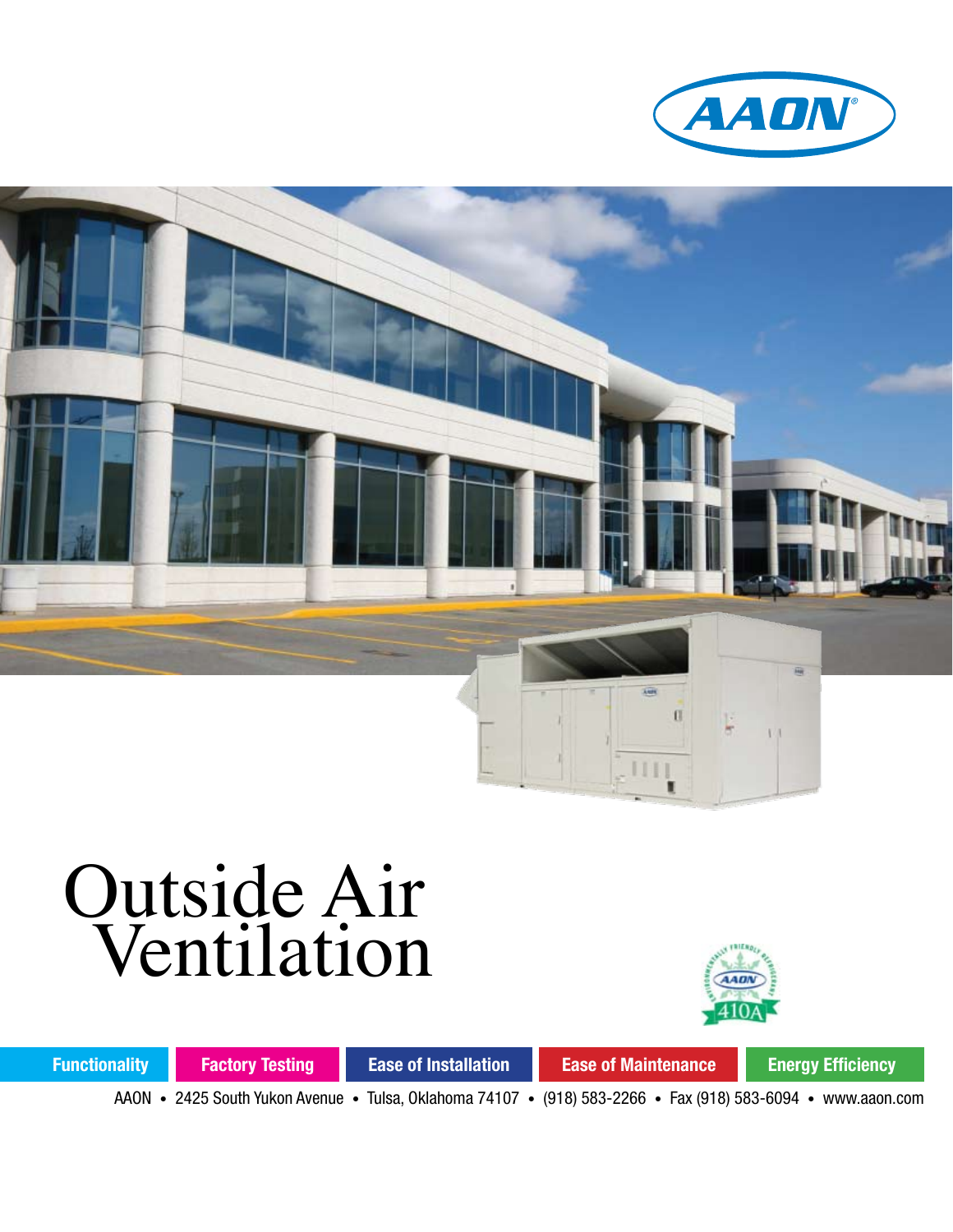## **Outside Air Ventilation Requirements, Issues, and Solutions**

Commercial buildings today are required by building codes to provide outside air ventilation while occupied. ASHRAE Standard 62.1-2004, Ventilation for Acceptable Indoor Air Quality, provides guidelines for calculating the minimum amount of outside air ventilation needed.

There are many reasons for mechanical ventilation requirements. First, modern commercial buildings are built with inoperable windows, well insulated and air tight (less leakage and infiltration) for more energy efficient operation. Second, commercial spaces tend to produce volatile organic compounds from the out-gassing of wood, carpeting, paint, and plastics used in the construction and furnishing of the buildings. Third, commercial spaces are usually heavily occupied creating high  $CO_2$  levels. Fourth, commercial buildings often include some form of space pressure control and thus need ventilation air to replace exhausted indoor air. Fifth, commercial buildings may be seeking LEED® certification, which awards credits for exceeding standard ventilation requirements. In addition, there can be other reasons a building may need outside air ventilation air that are more specific to the building's use, location, and occupancy.

Outside air ventilation can be added to commercial building spaces with standard heating and cooling units with both return and outside air or with separate make up air units that introduce 100% outside air. AAON provides equipment solutions for both.

| <b>Ventilation Air Issues</b>                                                                                                                                                                                              |                                                                                                                                                                                                                                                                                                                                                                                                                       |
|----------------------------------------------------------------------------------------------------------------------------------------------------------------------------------------------------------------------------|-----------------------------------------------------------------------------------------------------------------------------------------------------------------------------------------------------------------------------------------------------------------------------------------------------------------------------------------------------------------------------------------------------------------------|
| <b>Issues</b>                                                                                                                                                                                                              | <b>AAON Solutions</b>                                                                                                                                                                                                                                                                                                                                                                                                 |
| Contaminants -<br>Outside air often contains smog,<br>pollen, spores and other chemicals and<br>allergens.                                                                                                                 | - MERV 7-14 pleated filters<br>- MERV 11-14 cartridge filters<br>- MERV 13 & 14 bag filters<br>- HEPA filters<br>- MERV 7 pleated, metal mesh, and lint screen pre filters<br>Option boxes for field installed filtration                                                                                                                                                                                             |
| <b>Extreme Temperatures -</b><br>Outside air can reach more extreme high<br>and low temperatures than temperate<br>recirculated indoor air.                                                                                | - Energy recovery wheels, heat pipes, plate heat<br>exchangers, and run around coils<br>- Indirect fired stainless steel gas heaters with 100°<br>temperature rise capability<br>- Direct fired stainless steel gas heaters<br>Option boxes for field installed energy recovery devices                                                                                                                               |
| <b>Extreme Relative Humidity -</b><br>Outside air can have more extreme high<br>and low relative humidity fluctuations<br>than recirculated indoor air.                                                                    | - Total energy recovery wheels<br>- Large capacity cooling coils<br>- Modulating hot gas reheat, return air bypass, mixed<br>air bypass, and the patented Digital Precise Air Control<br>System (D-PAC™)<br>Option boxes for field installed humidifier or humidity<br>$\frac{1}{2}$<br>control                                                                                                                       |
| <b>Building Pressurization -</b><br>Introducing large amounts of outside air<br>ventilation will pressurize a space.                                                                                                       | - On/Off or VFD controlled factory installed power<br>exhaust or power return fans and barometric relief<br>- Energy recovery wheel options with both power return<br>and/or power exhaust fans                                                                                                                                                                                                                       |
| <b>High Initial Cost -</b><br>Conventional units require expensive field<br>modifications and additions to be capable<br>of handling large amounts of outside air.                                                         | - AAON units are engineered to handle large amounts of<br>outside air<br>- Pre-designed and factory installed outside air<br>ventilation application options                                                                                                                                                                                                                                                          |
| <b>High Operating Cost -</b><br>Energy is required to constantly heat,<br>cool, and dehumidify ventilation outside<br>air, which has a frequently changing<br>temperature.                                                 | - Energy recovery wheels, heat pipes, plate heat<br>exchangers, and run around coils<br>- Multiple compressor and Digital Scroll™ Compressor<br>units<br>- Modulating gas heat (Direct and Indirect), SCR electric<br>heat<br>- Return air bypass, mixed air bypass, and the patented<br>Digital Precise Air Control System (D-PAC™)<br>- Chilled water, hot water, and steam coils capable of<br>capacity modulation |
| <b>Unit Corrosion -</b><br>Extreme temperatures, humidity and<br>outside air containments in the unit air<br>stream can corrode the interior of the<br>unit.                                                               | - Cooling and heating coil polymer e-coating<br>- Double wall construction<br>- Interior corrosion protection option<br>- Stainless steel condensate drain pans<br>Stainless steel gas heat exchangers<br>-                                                                                                                                                                                                           |
| Coil Freezing -<br>Low ambient temperatures and low air<br>flows can cause coil freezing.                                                                                                                                  | - Energy recovery wheels, heat pipes, plate heat<br>exchangers, and run around coils<br>- Interlaced coil circuitry<br>- Hot gas bypass and freeze stats<br>- Steam distributing (dual-tube) heating coils<br>- Preheat coils                                                                                                                                                                                         |
| <b>Non-Standard Control Requirements -</b><br>Ventilation units require non-standard<br>temperature and humidity control<br>sequences. Integration of the units with<br>a building automation system is usually<br>needed. | - Factory installed make up air controller options<br>- Interoperable controllers<br>- Factory installed controls by others<br>- Field installed controls by others                                                                                                                                                                                                                                                   |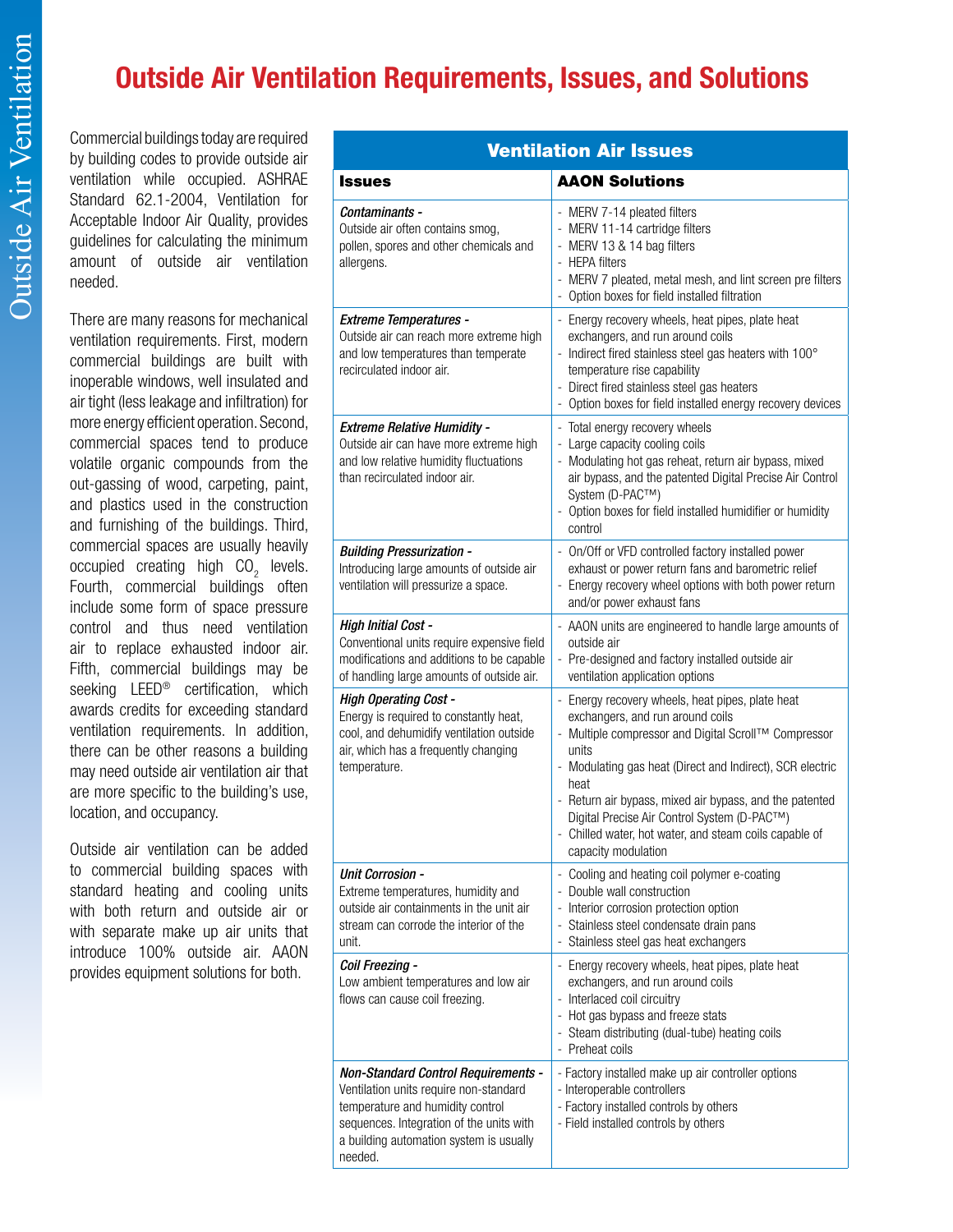## **Ventilations Guidelines**

#### ASHRAE Standard 62.1-2004

ASHRAE Standard 62, Ventilation for Acceptable Indoor Air Quality, was first published in 1973. The standard gave minimum and recommended outside air flow ventilation rates to maintain acceptable indoor air quality. After the energy crisis of the 1970's, in 1981, the standard was republished with the minimum outside air flow ventilation rates lowered. This was an attempt to conserve energy consumed by the HVAC system while heating and cooling unnecessary ventilation air. The standard also added ventilation rates for both smoking and non-smoking spaces and recommendations on using CO<sub>2</sub> ppm levels to determine necessary ventilation. In 1989, Standard 62 was republished with the minimum outside air flow ventilation rates raised to roughly 15-20 CFM per person. This was in response to occurrences of "Sick Building Syndrome" from inadequate ventilation throughout the 1980's.

In 2004 the standard was republished as Standard 62.1. The standard was changed from 62 to 62.1 because a new "Standard 62.2 Ventilation and Acceptable Indoor Air Quality in Low-Rise Residential Buildings" was developed. There were some major changes to ASHRAE Standard 62.1. The "Ventilation Rate Procedure" now requires that outdoor air quantities be calculated for each zone. For example, if make up air units are used, the volume of outside air required must be based on the sum of outdoor air required for each zone the make up air unit serves. Also, many zones now require calculation based on both occupancy (CFM/Person) and square footage. This allows for outdoor air requirements based on both human bioeffluent levels (ppm of CO<sub>2</sub>) and out-gassing from building materials. Thus, the use of CO<sub>2</sub> ppm levels only for ventilation rates has also been removed. Smoking areas now require more than the minimum amount of outside air required for non-smoking areas and cannot recirculate their return air to non-smoking areas, however, specific ventilation rate requirements are no longer given for smoking areas. The objective of the changes made to ventilation rate calculations in Standard 62.1 was to give a better estimation of the ventilation needed for different types of spaces.

#### LEED®

AAON equipment can contribute to three LEED® for New Construction credits that relate to building ventilation. These credits require as a prerequisite that the ASHRAE 62.1-2004 standard be met. The first credit is for outdoor air delivery monitoring. AAON can provide outside air monitoring with the Constant Volume Outside Air option and CO<sub>2</sub> Override option. The second credit is for exceeding minimum outdoor air requirements. AAON units can be specified with up to 100% outside air. The third credit is for minimizing occupant's exposure to hazardous particles and pollutants. AAON can provide factory installed power exhaust and high efficiency filters including 95% efficient, MERV 14 filters.

*» Energy Recovery Wheels capture energy from the exhaust air to pre-cool, pre-heat, humidify, and dehumidify the outside air (depending on the type of wheel and application). This will decrease a ventilation unit's peak sensible and latent loads, usually resulting in the need for a smaller tonnage unit that will have less operating cost. The outside air pre-heating also provides coil freeze protection.*

#### *» Large Capacity Cooling Coils,*

*with their increased depth, provide more dehumidification versus standard coils because the air can transfer more heat while flowing through the coil and thus has a greater chance to reach its dew point.*

*» Modulating Gas Heat and SCR Electric Heat modulate their heating capacity to provide consistent supply air temperature without temperature swings. Operating costs are reduced during heating because only the necessary amount of heat will be used to match the load.*

*» Modulating Hot Gas Reheat provides dehumidification without overcooling when the space/outside humidity is above setpoint. The modulating valves prevent overcooling and supply air temperature swings by reheating the supply air only the necessary amount during dehumidification.* 

#### *» Digital Scroll TM Compressors*

*modulate their cooling capacity to provide consistent supply air temperature. Operating costs are reduced during mechanical cooling and dehumidification (with modulating hot gas reheat) because the compressor reduces its power consumption as it modulates to satisfy the reduced load.*

*AAON has been designing and building ventilation and make up air equipment since its incorporation in 1987. This experience has allowed AAON to develop many ventilation specific solutions which can help control the temperature and humidity of the outside air in the most energy efficient manner possible.*